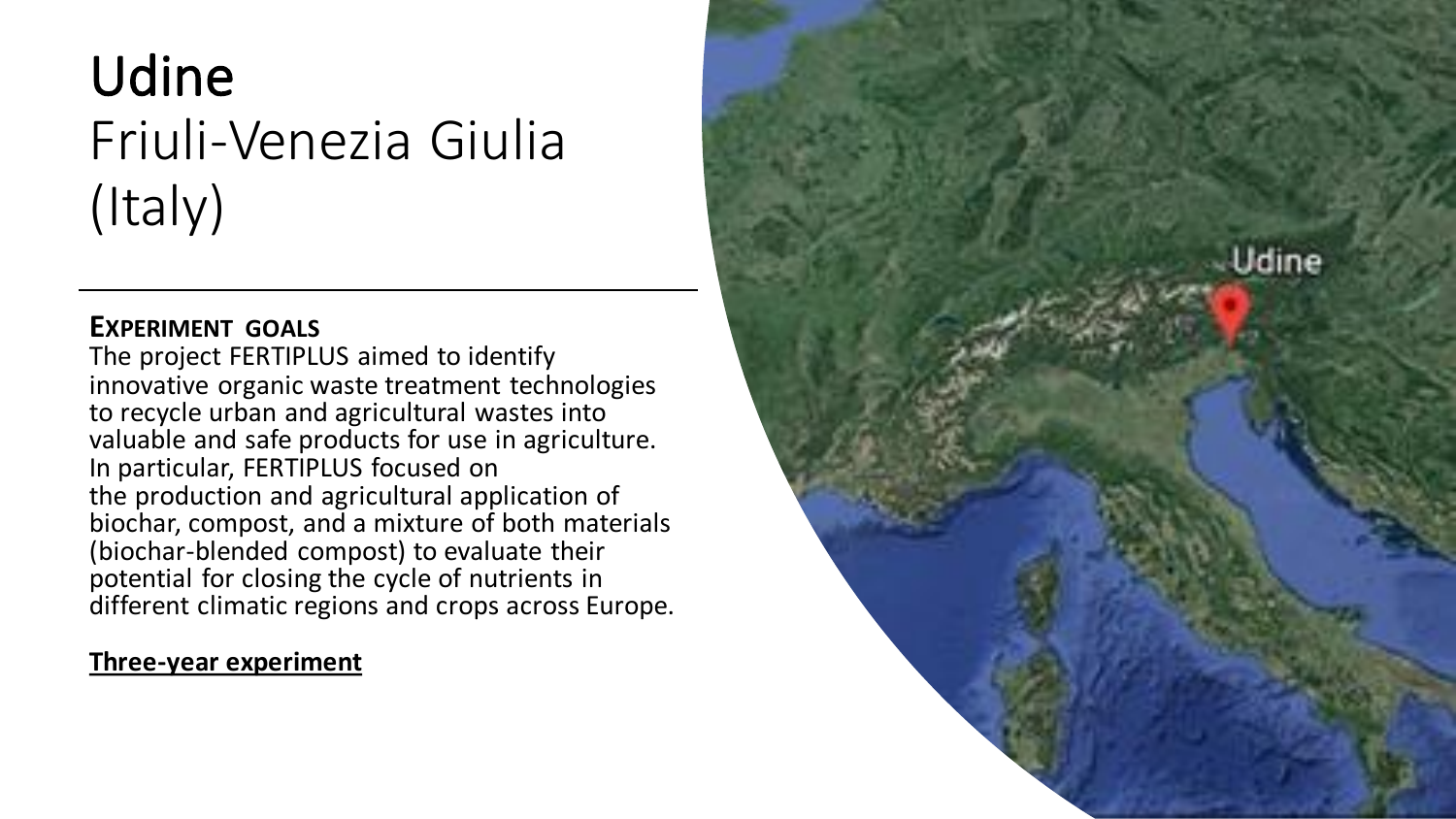## **SITE DESCRIPTION**

The experiment was carried out in three different old vineyards (> 20 years) located in NE Italy, characterized by soils with alkaline pH (8.0–8.1), silty clay loam/silty loam texture,  $5.1-6.9\%$  CaCO<sub>3</sub> and 1.1–2.1% TOC. Agroclimatic conditions were characterized by warm temperate climate, 1450 mm total annual rainfall, 15.4 °C mean daily temperature, and 77.7% mean air humidity.



#### **BIOCHAR AND ITS APPLICATION IN THE FIELD**

The applied biochar was produced by PROININSO (Málaga, Spain) from the pyrolysis of oak (650 °C pyrolysis temperature, 12–18 h residence time in kiln, 0% Oxygen content).

The treatments performed in each site were: i) biochar (10.9 t C ha<sup>-1</sup>), ii) biowaste and green waste compost (10.9 t C ha<sup>-1</sup>), iii) biochar blended with biowaste and green waste compost, 10:90 w:w (10.9 t C ha<sup>-1</sup>), iv) slow N release fertilizer (32.5 kg N ha<sup>-1</sup>), v) organo-mineral fertilizer (32.5 kg N ha<sup>-1</sup>), vi) control (no fertilization).

The 3 amendments were applied on the entire area of the plot. The 2 fertilizers were distributed manually and incorporated about 25 cm from the strains on both sides of the row at the beginning of the growing season. Organic amendments were applied only in the first year of the trial, while organo-mineral and slow-release fertilizers were applied each year.

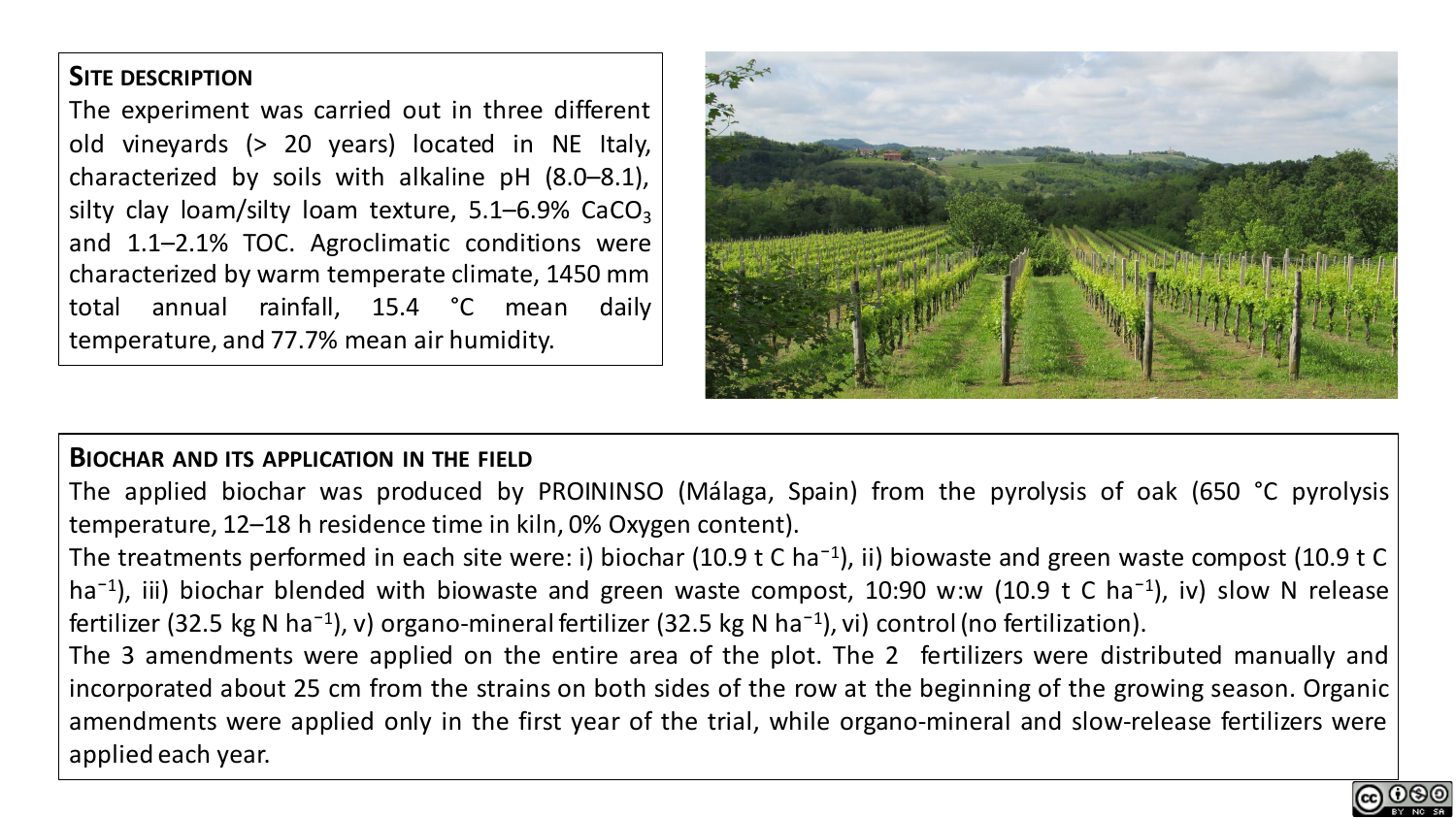**Measured parameters** *Field conditions:* soil water content **Soil fertility parameters**: total organic C, extractable organic C, extractable N, NO<sub>3</sub><sup>-</sup>, available P, available K, microbial biomass, enzymatic activities *Crop production*: yield, yield per vine, number of bunches per vine and bunches weight *Crop status evaluation:* NDVI (Normalised Difference Vegetation Index) *Crop quality:* must pH, total N, acidity and total soluble solids

**Planned activities or potential experimental activities** Production and agricultural application of biochar, compost, and a mixture of both materials (biochar-blended compost) to evaluate their potential for closing the cycle of nutrients in different agro-climatic regions across Europe